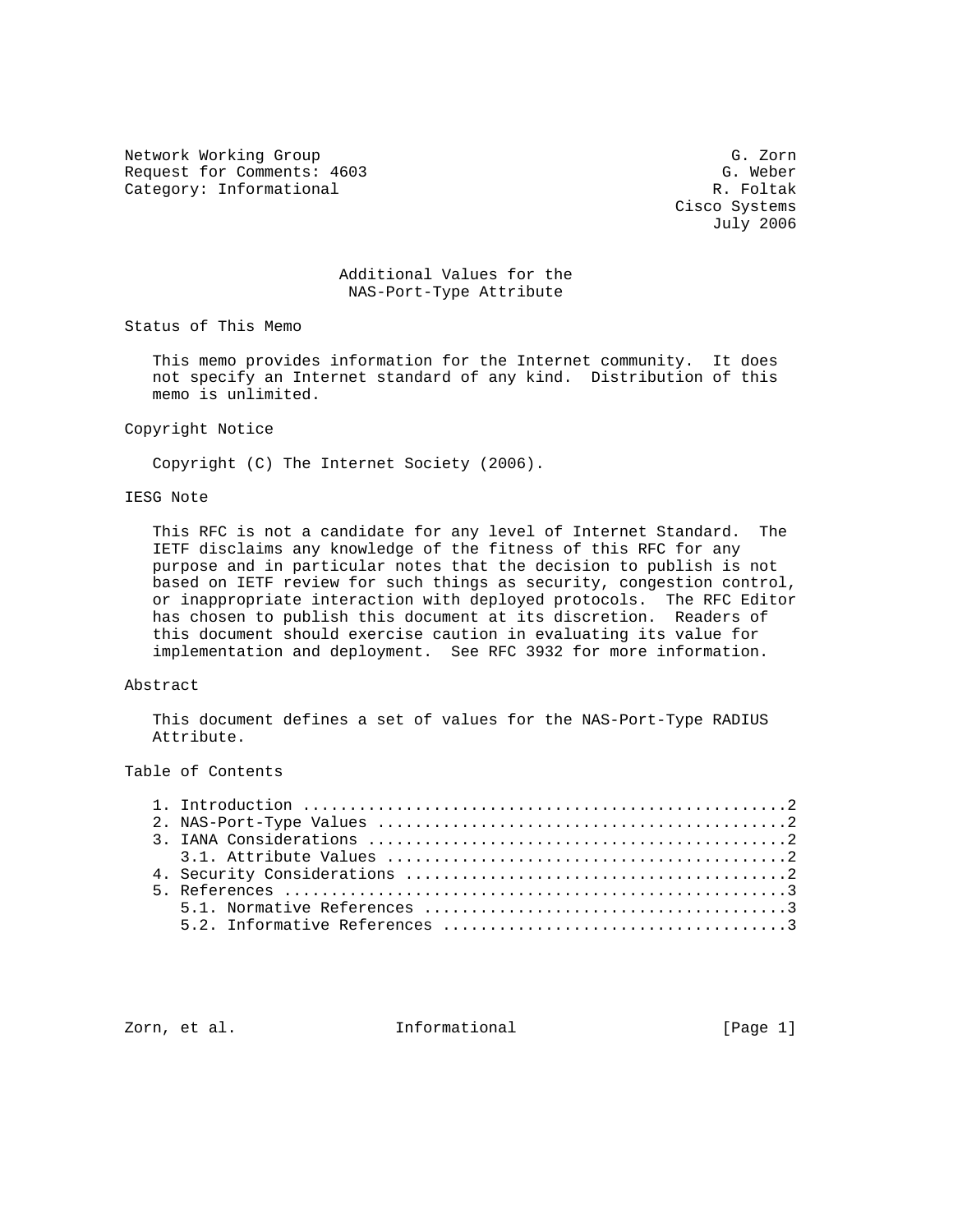1. Introduction

 This document defines a set of new values for the NAS-Port-Type Attribute [RFC2865].

2. NAS-Port-Type Values

 This document defines new values for the NAS-Port-Type Attribute. This specification concerns the following values:

- 30 PPPoA (PPP over ATM [RFC3336])
- 31 PPPoEoA (PPP over Ethernet [RFC2516] over ATM)
- 32 PPPoEoE (PPP over Ethernet [RFC2516] over Ethernet)
- 33 PPPoEoVLAN (PPP over Ethernet [RFC2516] over VLAN)
- 34 PPPoEoQinQ (PPP over Ethernet [RFC2516] over IEEE 802.1QinQ)
- 3. IANA Considerations

# 3.1. Attribute Values

 This document is intended to act as a request for allocation of the numbers listed by IANA in the appropriate registry [RADTYP], according to the allocation policy given in [RFC3575].

 The values given have already been implemented by at least one vendor without assignment by IANA.

 IANA has registered the numbers listed in Section 2, per this request.

4. Security Considerations

 This specification neither adds to nor detracts from the security of the RADIUS protocol.

Zorn, et al. 10. Informational 1. [Page 2]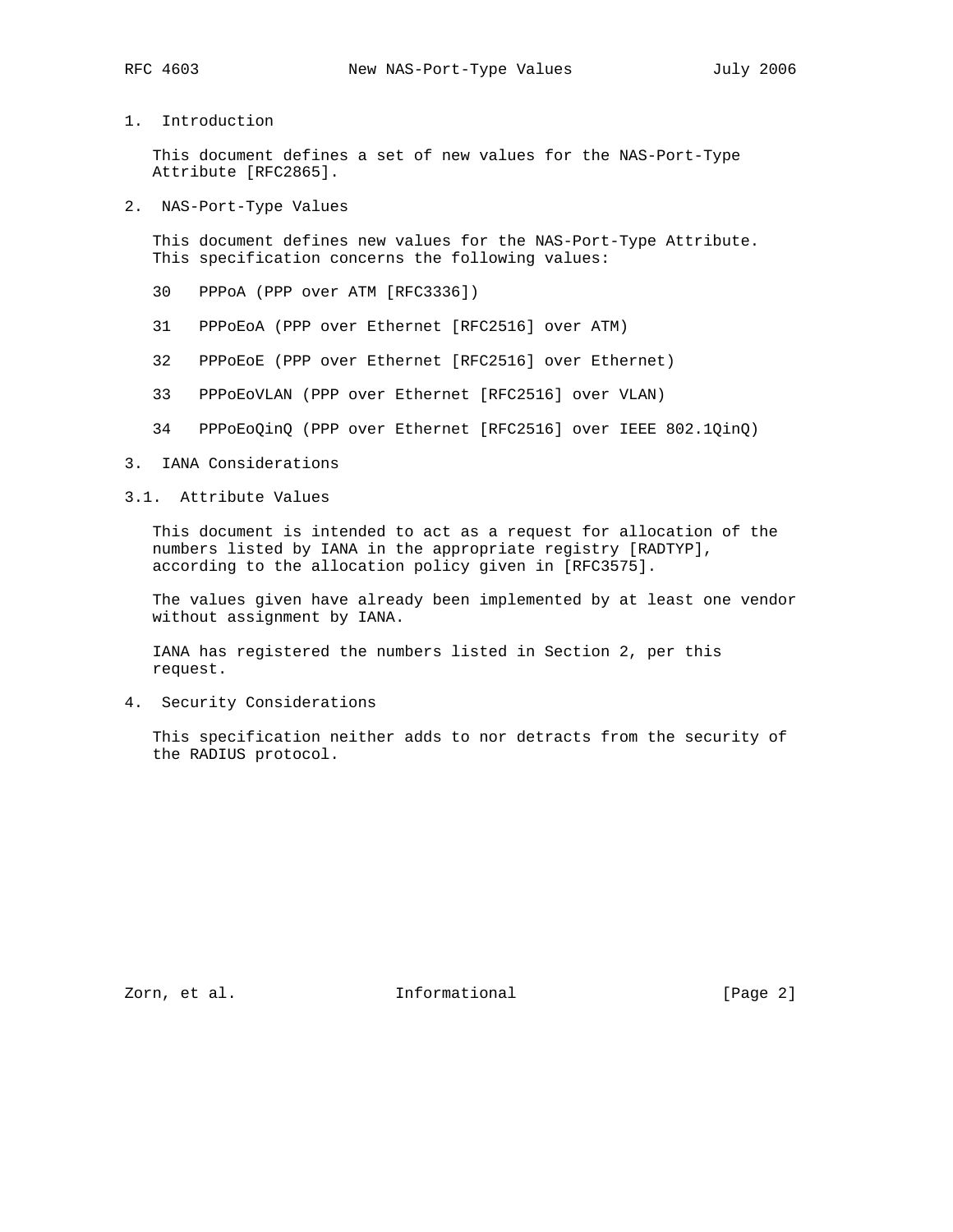## 5. References

- 5.1. Normative References
	- [RFC2865] Rigney, C., Willens, S., Rubens, A., and W. Simpson, "Remote Authentication Dial In User Service (RADIUS)", RFC 2865, June 2000.
	- [RFC3575] Aboba, B., "IANA Considerations for RADIUS (Remote Authentication Dial In User Service)", RFC 3575, July 2003.
- 5.2. Informative References
	- [RADTYP] Internet Assigned Numbers Authority, "RADIUS TYPES", November 2005, <http://www.iana.org/assignments/radius types>.
	- [RFC2516] Mamakos, L., Lidl, K., Evarts, J., Carrel, D., Simone, D., and R. Wheeler, "A Method for Transmitting PPP Over Ethernet (PPPoE)", RFC 2516, February 1999.
	- [RFC3336] Thompson, B., Koren, T., and B. Buffam, "PPP Over Asynchronous Transfer Mode Adaptation Layer 2 (AAL2)", RFC 3336, December 2002.

Zorn, et al. 10. Informational 1. [Page 3]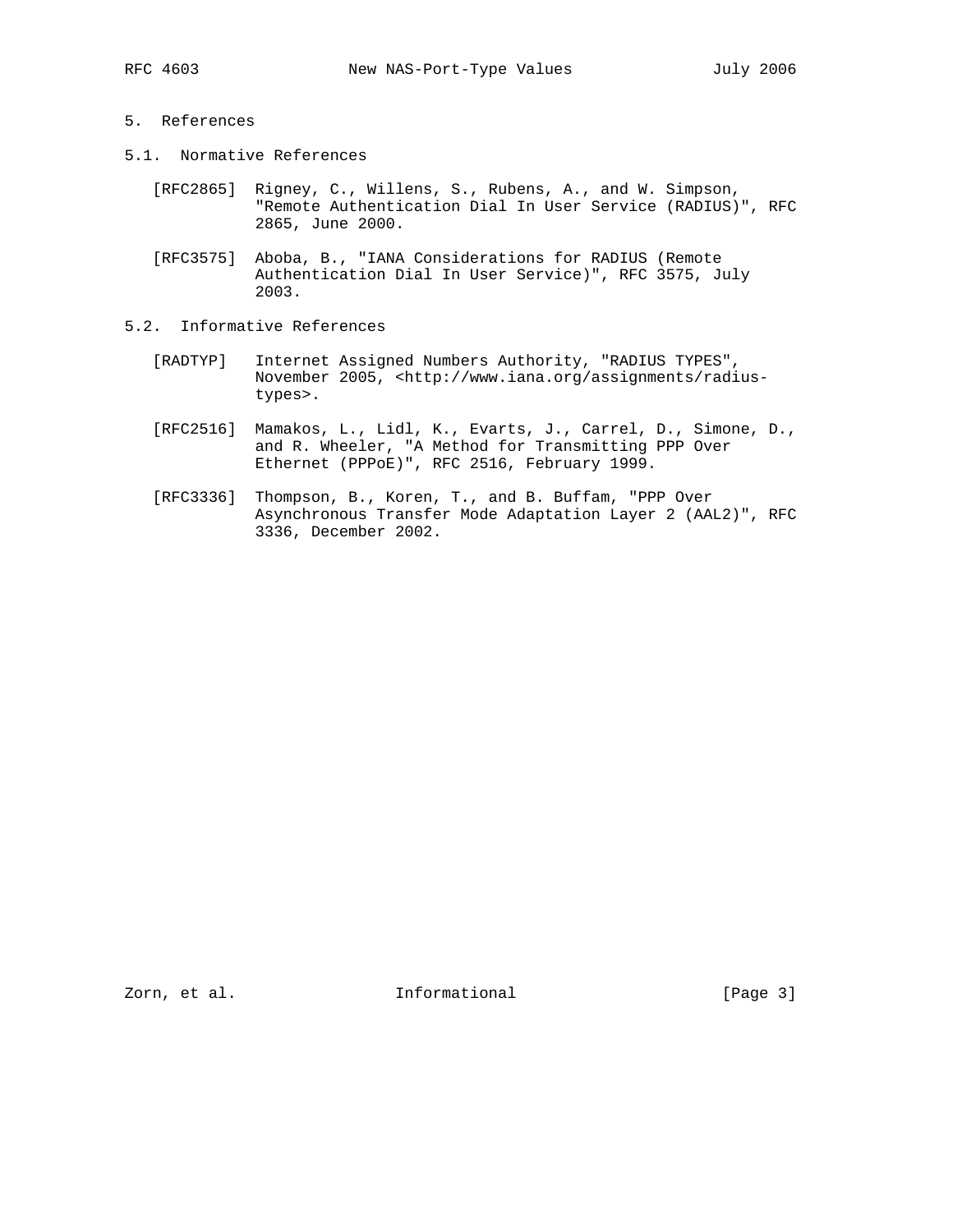Authors' Addresses Glen Zorn Cisco Systems 2901 Third Avenue, Suite 600 SEA1/5/ Seattle, WA 98121 US Phone: +1 (425) 344 8113 EMail: gwz@cisco.com Greg Weber Cisco Systems 10850 Murdock Road  $KNV/1/$  Knoxville, TN 37932 US EMail: gdweber@cisco.com Rich Foltak Cisco Systems 2200 East President George Bush Turnpike RCDN6/4/2 Richardson, TX 75082 US Phone: +1 (469) 255-6557 EMail: rfoltak@cisco.com

Zorn, et al. 10. Informational 1. [Page 4]